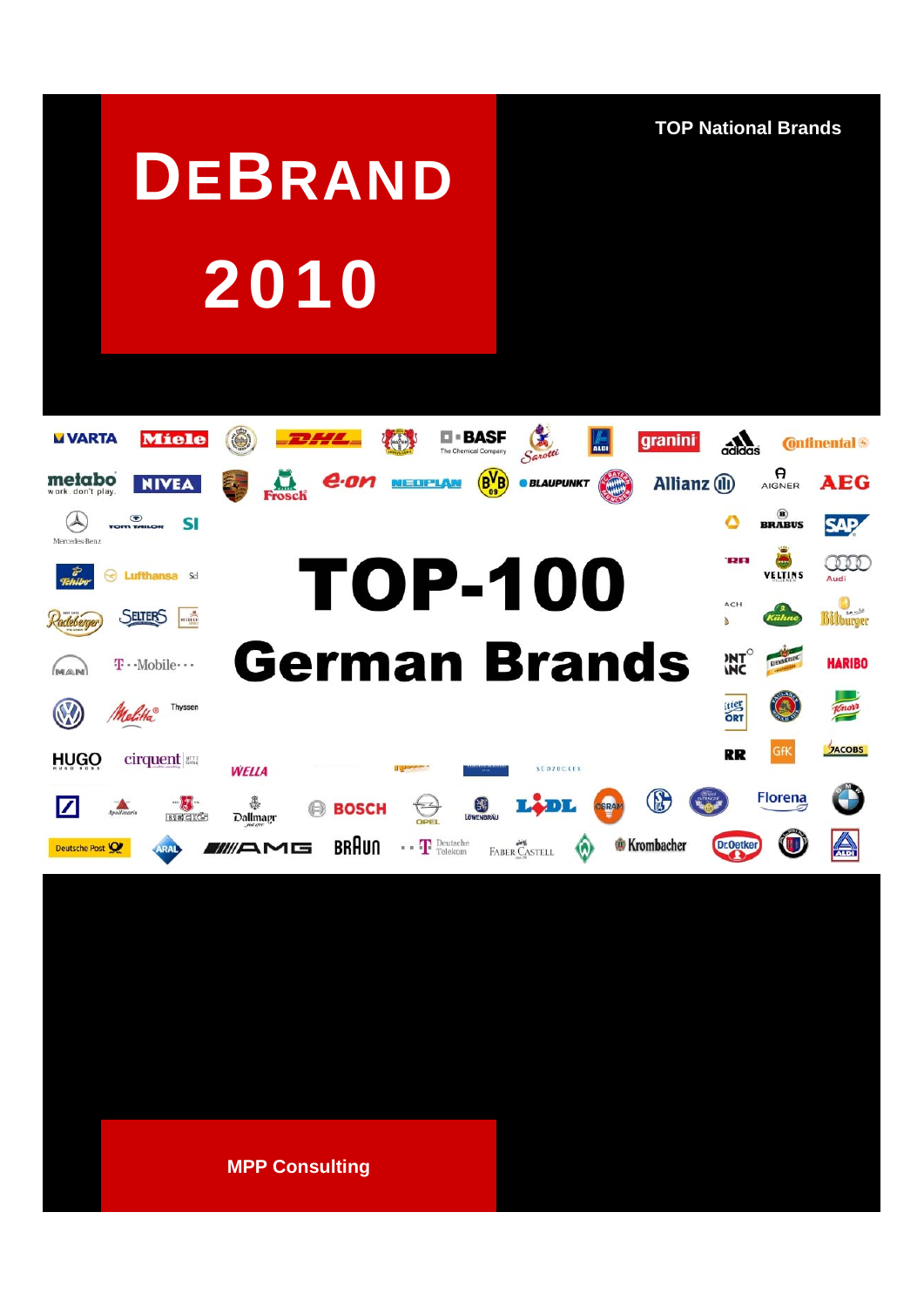MPP Consulting agency presents the first rating of German Brands.

The main objective of the rating DeBrand-2010 was to determine the TOP-100 most expensive German Brands, as well as their current market value, based on the performance of companies brand-owners, their market position and opportunities of companies and their brands.

Under existing conditions of the world economy, rather important aspect of business for each company is the presence of a strong brand, which allows to retain a substantial market share, as well as enable the company to actively develop and distribute their products in new markets.

As a rule, for a large global company's brand is one of the most expensive of its assets in the total value of the company compared with manufacturing facilities or other tangible or intangible assets.

Rating DeBrand-2010 includes only brands that were created in Germany or for German goods (services). Geographical origin of brands to Germany was the main criterion for selection of brands that were evaluated in the rating.

\* All rights to brands and trademarks mentioned or referred to in the ranting belong to their respective owners.

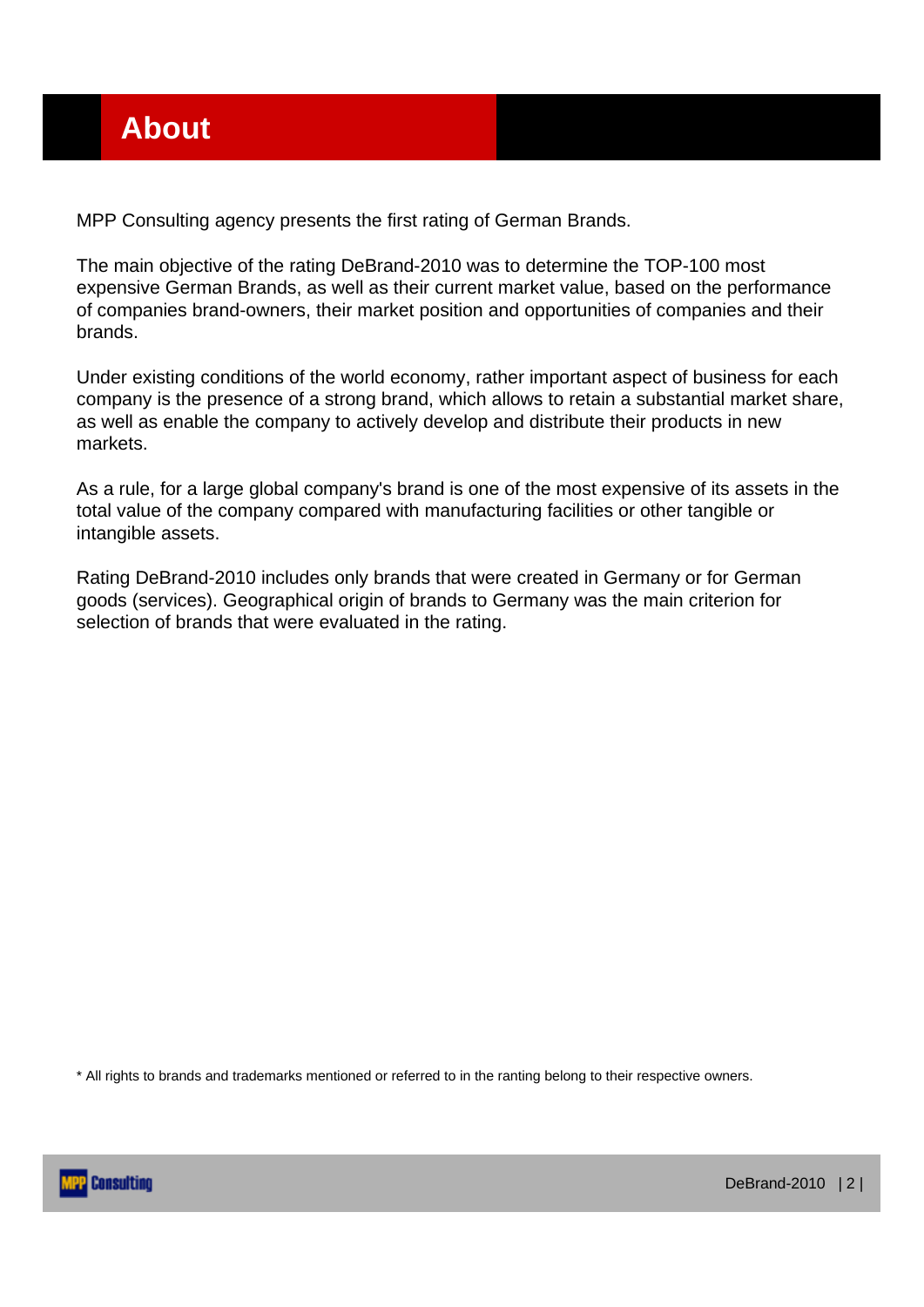#### **Methodology**

The methodology of the brand evaluation based on the evaluation of activity of companies brand-owners, and also takes into account several factors, that show the market conditions that influence the brands, possible threats and perspectives of every industries development.

This methodology is based on analysis of factors influencing the market value of the brand: the company's position in the market, consumer value of the brand, as well as factors that show the trends of the company and its brand.

Brand value calculation formula:

#### **Vb = Pt\*Fc\*(Qi\*Qc\*Qf\*Qm)\*Uid**

Vb – brand value Pt – static coefficient Fc – composite financial index Qi – investments coefficient Qc – geographical coefficient Qf – technique coefficient Qm - competitive coefficient Uid – unique ID

It is worth noting that the brand value includes only the cost of the brand (name), excluding production facilities, infrastructure, patents, inventions and other tangible or intellectual property.

\* Value of Brands in rating indicated in millions \$

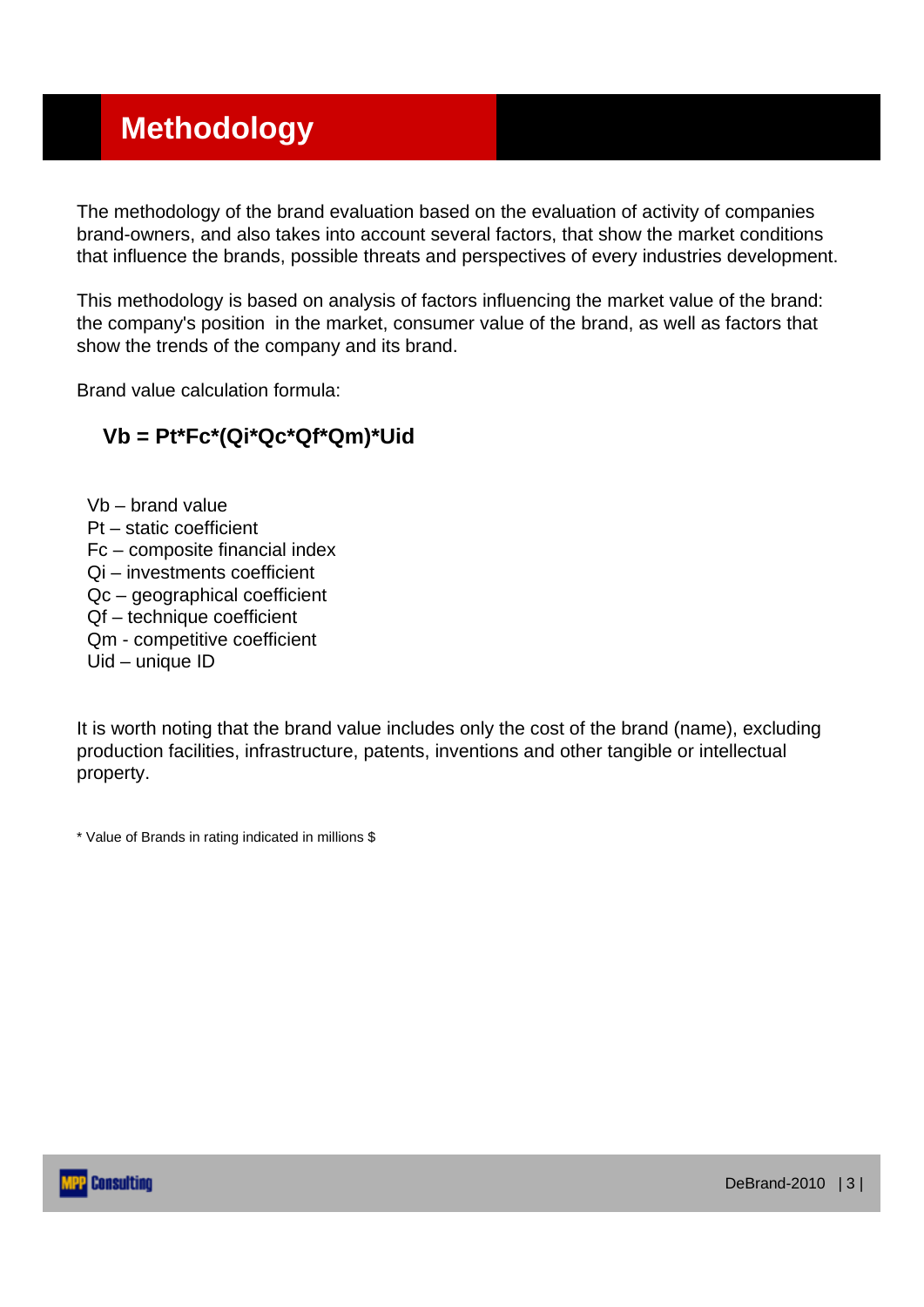# **TOP-100 Rank 1-20**

|                         | <b>Brand</b>     | Value, mln.\$ | Logo                                     | <b>Industry</b>    |
|-------------------------|------------------|---------------|------------------------------------------|--------------------|
| $\mathbf{1}$            | Mercedes-Benz    | 21 000        | Memwrter, Reno                           | Automotive         |
| $\overline{2}$          | <b>BMW</b>       | 18 600        |                                          | Automotive         |
| $\sqrt{3}$              | Audi             | 12 200        |                                          | Automotive         |
| $\overline{\mathbf{4}}$ | Porsche          | 9500          |                                          | Automotive         |
| $\sqrt{5}$              | Volkswagen       | 5 500         |                                          | Automotive         |
| 6                       | Allianz          | 5 100         | Allianz (ll)                             | Insurance          |
| $\overline{7}$          | <b>Bosch</b>     | 4 100         | <b>BOSCH</b>                             | Equipment          |
| 8                       | Deutsche Bank    | 3500          |                                          | <b>Banks</b>       |
| $\boldsymbol{9}$        | T-Mobile         | 3 4 5 0       | $\mathbf{T} \cdot \text{-Mobile} \cdots$ | <b>Telecoms</b>    |
| 10                      | <b>Siemens</b>   | 3 3 2 0       | <b>SIEMENS</b>                           | Equipment          |
| 11                      | Adidas           | 3 2 0 0       | adidas                                   | Clothing & Fashion |
| 12                      | Opel             | 2850          | <b>OPEL</b>                              | Automotive         |
| 13                      | Continental      | 2600          | <b>Continental</b> <sup>®</sup>          | Chemistry          |
| 14                      | Krombacher       | 2 4 8 0       | <b>Krombacher</b>                        | Beer               |
| 15                      | Nivea            | 2 2 4 0       | <b>NIVEA</b>                             | Cosmetics          |
| 16                      | <b>Bitburger</b> | 2 2 1 0       | <b>Bilburger</b>                         | Beer               |
| 17                      | Puma             | 2 100         |                                          | Clothing & Fashion |
| 18                      | Lidl             | 2 0 0 0       | Lidl                                     | Retail             |
| 19                      | Beck's           | 1980          | REG. TM.<br>BEGKS                        | <b>Beer</b>        |
| 20                      | Oettinger        | 1855          |                                          | Beer               |

| Logo                      | <b>Industry</b>    |
|---------------------------|--------------------|
| Mercedes-Benz             | Automotive         |
|                           | Automotive         |
|                           | Automotive         |
|                           | Automotive         |
|                           | Automotive         |
| Ilianz (II)               | Insurance          |
| <b>BOSCH</b>              | Equipment          |
|                           | <b>Banks</b>       |
| $\cdot$ -Mobile $\cdot$ - | <b>Telecoms</b>    |
| EMENS                     | Equipment          |
| $\alpha$ didas            | Clothing & Fashion |
|                           | Automotive         |
| <b>Onfinental</b>         | Chemistry          |
| <b>Krombacher</b>         | <b>Beer</b>        |
| <b>IVEA</b>               | Cosmetics          |
| <b>Bitburger</b>          | Beer               |
| piim                      | Clothing & Fashion |
|                           | Retail             |
| BECKS                     | Beer               |
| <b>King</b>               |                    |

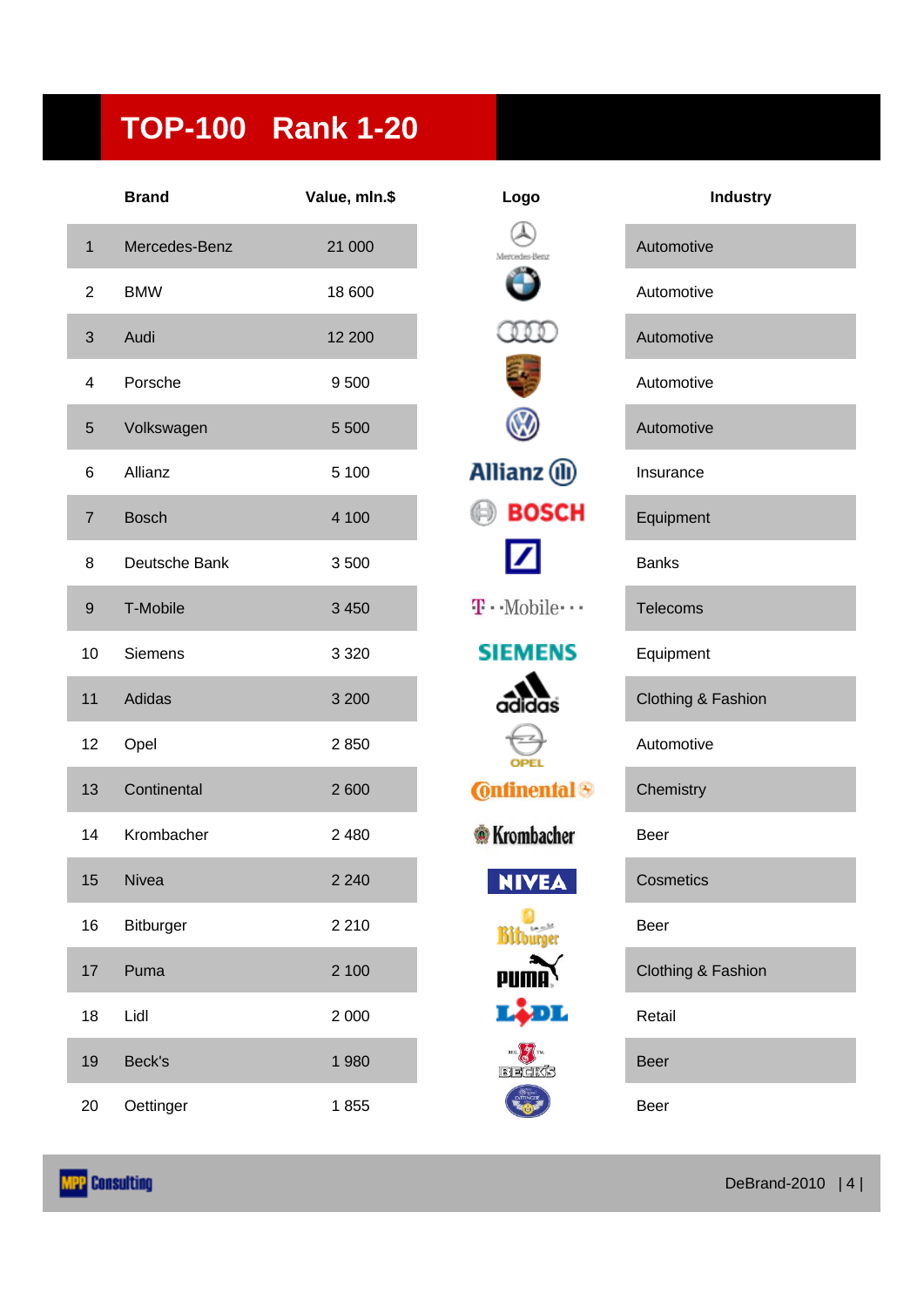# **TOP-100 Rank 21-40**

|    | <b>Brand</b>     | Value, mln.\$ | Logo                    | <b>Industry</b>    |
|----|------------------|---------------|-------------------------|--------------------|
| 21 | Aldi             | 1 550         | <b>ALDI</b>             | Retail             |
| 22 | Hugo Boss        | 1500          |                         | Clothing & Fashion |
| 23 | <b>SAP</b>       | 1 400         |                         | Computer software  |
| 24 | Warsteiner       | 1 3 3 0       |                         | Beer               |
| 25 | Lufthansa        | 1 100         | <b>Lufthansa</b>        | Transport          |
| 26 | Haribo           | 1 0 8 0       | <b>HARIBO</b>           | Foods              |
| 27 | <b>DHL</b>       | 1 0 5 0       |                         | Logistics          |
| 28 | Persil           | 1 0 0 0       | <b>Persil</b>           | Chemistry          |
| 29 | Commerzbank      | 960           | <b>COMMERZBANK</b>      | <b>Banks</b>       |
| 30 | Deutsche Telekom | 925           | <b>T</b> Deutsche<br>國國 | <b>Telecoms</b>    |
| 31 | Granini          | 850           | granini                 | <b>Drinks</b>      |
| 32 | Jacobs           | 770           | <b>JACOBS</b>           | Coffee             |
| 33 | Löwenbräu        | 744           | LÖWENBRÄU               | <b>Beer</b>        |
| 34 | Liqui Moly       | 732           | QU                      | Oil & Fuels        |
| 35 | <b>MAN</b>       | 690           | ímari                   | Automotive         |
| 36 | Deutsche Post    | 670           | Deutsche Post           | Logistics          |
| 37 | E.ON             | 655           | e.on                    | Energy             |
| 38 | Henkel           | 620           | Henke                   | Chemistry          |
| 39 | <b>Braun</b>     | 590           | <b>BRAUN</b>            | Equipment          |
| 40 | Tchibo           | 561           | e<br>Tchibo             | Coffee             |

| Logo                               |
|------------------------------------|
| A                                  |
| HNGO                               |
| S<br>Δ                             |
|                                    |
| Lufthansa                          |
| <b>HARIBO</b>                      |
|                                    |
| Persil                             |
| <b>COMMERZBANK</b>                 |
| <b>T</b> Deutsche                  |
| granini                            |
| $\frac{1}{2}$ AC<br><b>BS</b><br>c |
| LÖWENBRÄU                          |
| <b>LIQU<br/>MOLY</b>               |
|                                    |
| Deutsche Post                      |
| e.or                               |
| (Henkel)                           |
| BRAUN                              |
| Tchil                              |

| <b>Industry</b>    |
|--------------------|
| <b>Retail</b>      |
| Clothing & Fashion |
| Computer software  |
| Beer               |
| Transport          |
| Foods              |
| Logistics          |
| Chemistry          |
| <b>Banks</b>       |
| Telecoms           |
| <b>Drinks</b>      |
| Coffee             |
| Beer               |
| Oil & Fuels        |
| Automotive         |
| Logistics          |
| Energy             |
| Chemistry          |
| Equipment          |
| Coffee             |

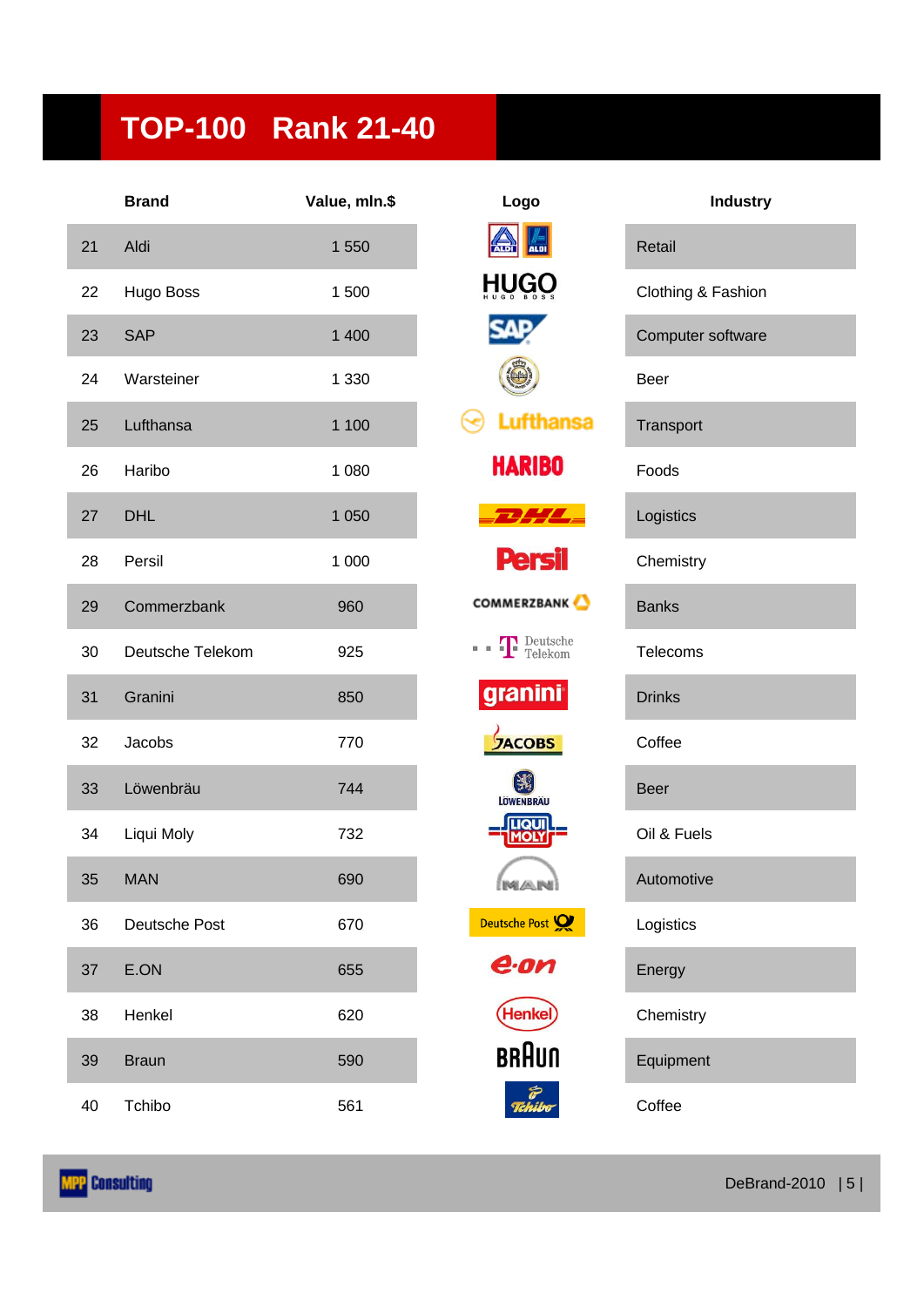## **TOP-100 Rank 41-60**

|    | <b>Brand</b> | Value, mln.\$ | Logo                     | Industry           |
|----|--------------|---------------|--------------------------|--------------------|
| 41 | Maybach      | 550           | MAYBACH<br>m             | Automotive         |
| 42 | Aral         | 525           | ARAL                     | Oil & Fuels        |
| 43 | Wella        | 511           | WELLA                    | Cosmetics          |
| 44 | Montblanc    | 500           | MONT<br><b>BLANC</b>     | Clothing & Fashion |
| 45 | Schwartzkopf | 488           | Schwarzkopf              | Cosmetics          |
| 46 | Varta        | 461           | <b>VARTA</b>             | Equipment          |
| 47 | Paulaner     | 449           |                          | <b>Beer</b>        |
| 48 | Bayer        | 440           | Bayer                    | Farmacy            |
| 49 | Miele        | 421           | <b>Miele</b>             | Equipment          |
| 50 | <b>BASF</b>  | 420           | BASF                     | Chemistry          |
| 51 | Hasseröder   | 417           | $\mathcal{L}$ falleröder | <b>Beer</b>        |
| 52 | Dr. Oetker   | 413           | <b>Dr.Oetker</b>         | Foods              |
| 53 | Liebherr     | 400           | HERR<br>ШE<br>в          | Engineering        |
| 54 | Fa           | 392           |                          | Cosmetics          |
| 55 | Sarotti      | 385           | Sarotti                  | Chocolate          |
| 56 | Stihl        | 372           | STIHL®                   | Equipment          |
| 57 | Florena      | 355           | <b>Florena</b>           | Cosmetics          |
| 58 | <b>AEG</b>   | 350           | AEG                      | Equipment          |
| 59 | Kühne        | 339           | Cühn                     | Foods              |
| 60 | Kärcher      | 329           | <b>EXARCHER</b>          | Equipment          |

| Logo                             | <b>Industr</b>     |  |
|----------------------------------|--------------------|--|
| MAYBACH<br><b>THA</b>            | Automotive         |  |
|                                  | Oil & Fuels        |  |
| WEILA                            | Cosmetics          |  |
| <b>MONT<br/>BLANC</b>            | Clothing & Fashior |  |
| schwarzkopf                      | <b>Cosmetics</b>   |  |
| <b>VARTA</b>                     | Equipment          |  |
|                                  | Beer               |  |
| Bayer                            | Farmacy            |  |
| Míele                            | Equipment          |  |
| I = BASF<br>The Chemical Company | Chemistry          |  |
| <b>P</b> halleröder              | Beer               |  |
| <b>Dr.Oetke</b>                  | Foods              |  |
| е                                | Engineering        |  |
|                                  | Cosmetics          |  |
| Sarotti                          | Chocolate          |  |
| STIHL®                           | Equipment          |  |
| Florena                          | Cosmetics          |  |
| AEG                              | Equipment          |  |
| Kühne                            | Foods              |  |
| KARCHER                          | Equipment          |  |

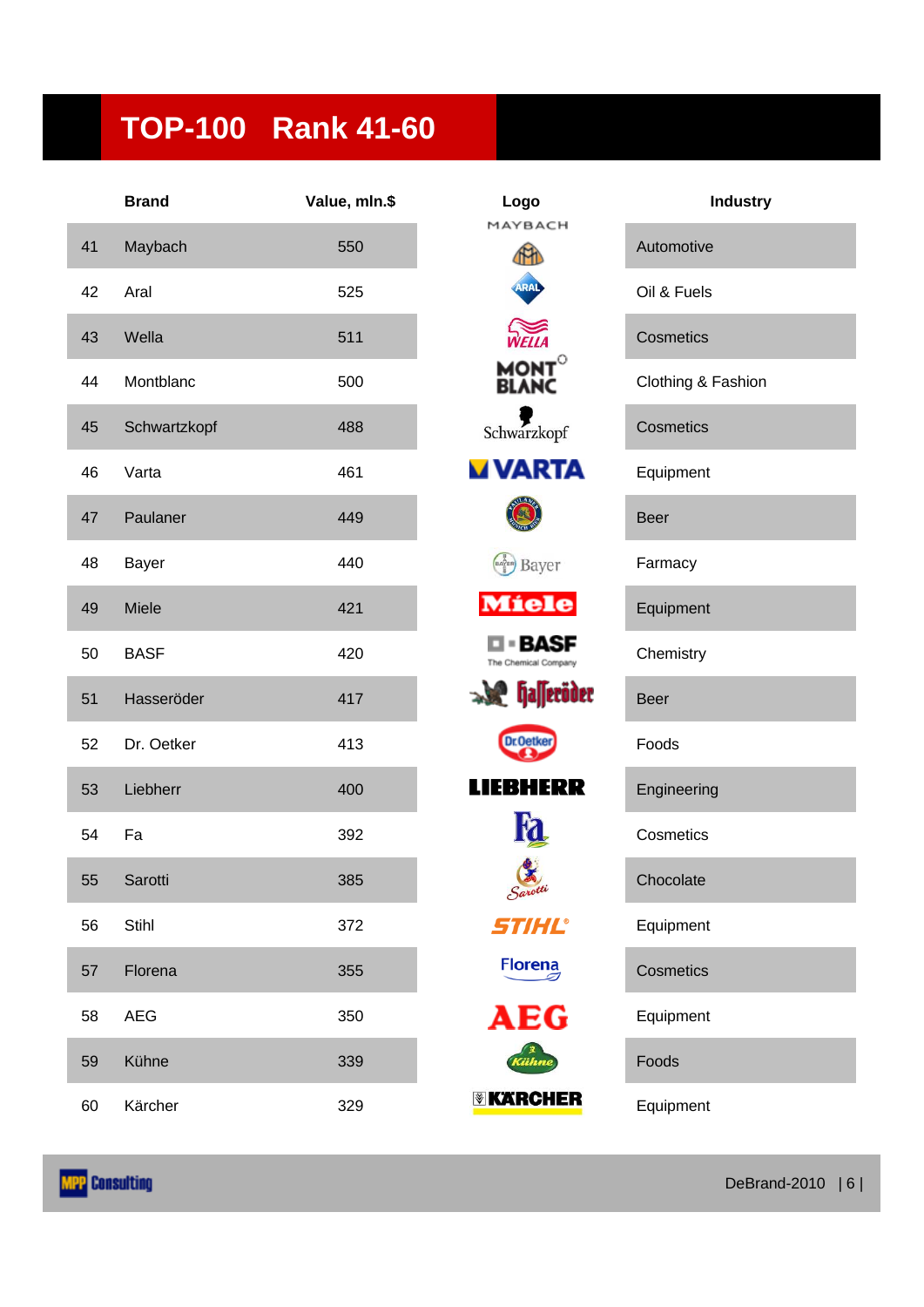### **TOP-100 Rank 61-80**

|    | <b>Brand</b>      | Value, mln.\$ | Logo                                 | <b>Industry</b>     |
|----|-------------------|---------------|--------------------------------------|---------------------|
| 61 | Aigner            | 316           | A<br><b>AIGNER</b>                   | Clothing & Fashion  |
| 62 | Knorr             | 305           |                                      | Foods               |
| 63 | Holsten           | 300           | <b>HOLSTEN</b>                       | <b>Beer</b>         |
| 64 | Recaro            | 290           | <b>RECARO</b>                        | Equipment           |
| 65 | Dallmayr          | 288           | ♣<br>Dallmayr                        | Coffee              |
| 66 | Fulda             | 277           | <b>WFULDA</b>                        | Chemistry           |
| 67 | ThyssenKrupp      | 241           | ThyssenKrupp (                       | Engineering         |
| 68 | <b>Brabus</b>     | 240           | <b>BRABUS</b>                        | Automotive          |
| 69 | Osram             | 233           | OSRAM                                | Equipment           |
| 70 | Melitta           | 228           |                                      | Coffee              |
| 71 | Bayern Munchen    | 221           |                                      | Football            |
| 72 | AMG               | 220           | WAMG                                 | Automotive          |
| 73 | Südzucker         | 218           | SÜDZUCKER                            | Foods               |
| 74 | Veltins           | 216           | VELTINS                              | <b>Beer</b>         |
| 75 | GfK               | 211           | <b>GfK</b>                           | Consulting          |
| 76 | Frosch            | 205           |                                      | Household chemistry |
| 77 | <b>Tom Tailor</b> | 204           | $\bf \bm \odot$<br><b>TOM TAILOR</b> | Clothing & Fashion  |
| 78 | Smart             | 192           | <b>C</b> smart                       | Automotive          |
| 79 | Jägermeister      | 172           | Jägermeister                         | Alcohol             |
| 80 | Hachez            | 151           | HACHEZ                               | Chocolate           |

| ogo                                              | <b>Industry</b>     |
|--------------------------------------------------|---------------------|
| A<br><b>GNER</b>                                 | Clothing & Fashion  |
|                                                  | Foods               |
| disten                                           | <b>Beer</b>         |
| <b>CARO</b>                                      | Equipment           |
| llmayr<br><i>Alm</i> a                           | Coffee              |
| <b>FULDA</b>                                     | Chemistry           |
| enKrupp                                          | Engineering         |
| $\left( \textbf{B}\right)$<br><b>ABUS</b>        | Automotive          |
| SRAM                                             | Equipment           |
|                                                  | Coffee              |
|                                                  | Football            |
| 16<br>F                                          | Automotive          |
| DZUCKER                                          | Foods               |
| ELTINS                                           | Beer                |
| GfK                                              | Consulting          |
|                                                  | Household chemistry |
| $\bf \bf \Phi$<br><b>MILOR</b>                   | Clothing & Fashion  |
| smart                                            | Automotive          |
| germeifter                                       | Alcohol             |
| $e^{0.01 A T / \epsilon}$<br><i><b>ACHEZ</b></i> | Chocolate           |

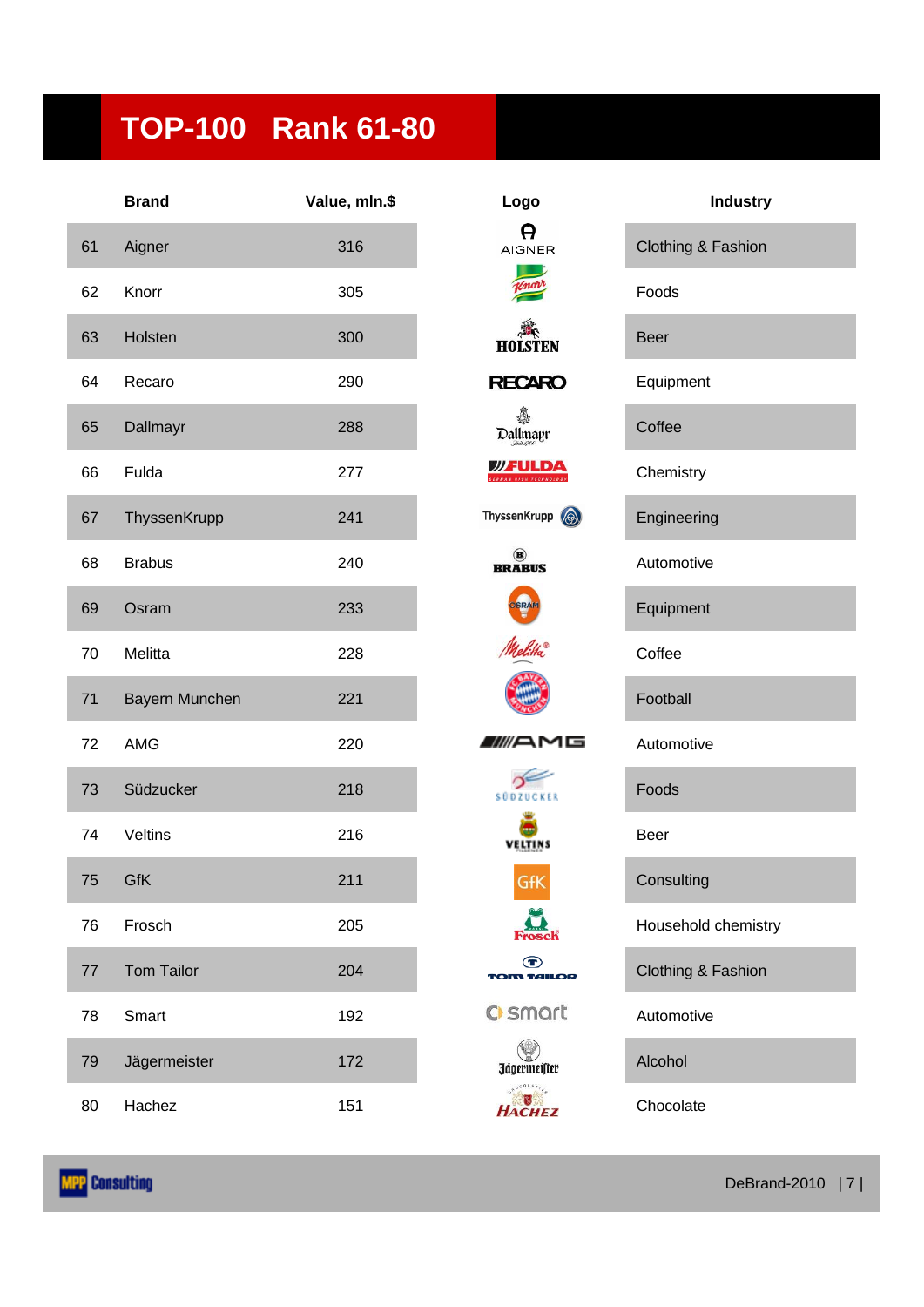### **TOP-100 Rank 81-100**

|     | <b>Brand</b>        | Value, mln.\$ | Logo                        | <b>Industry</b> |
|-----|---------------------|---------------|-----------------------------|-----------------|
| 81  | <b>Selters</b>      | 147           | <b>SELTER</b>               | <b>Drinks</b>   |
| 82  | Neoplan             | 144           | MEDFLAN                     | Automotive      |
| 83  | Fuchs               | 139           | <b>FUCHS</b>                | Oil & Fuels     |
| 84  | Heckler & Koch      | 133           | LJ 74                       | Equipment       |
| 85  | Radeberger          | 130           | adeberg                     | <b>Beer</b>     |
| 86  | Schalke 04          | 128           |                             | Football        |
| 87  | Niederegger         | 126           | NIEDEREGGER                 | Chocolate       |
| 88  | Hella               | 119           |                             | Equipment       |
| 89  | <b>Ritter Sport</b> | 117           | Ritter<br>SPORT             | Chocolate       |
| 90  | Werder Bremen       | 116           |                             | Football        |
| 91  | Borussia Dortmund   | 115           | $B_{\omega}^{V}B$           | Football        |
| 92  | Blend-A-Med         | 113           | blend a med                 | Cosmetics       |
| 93  | Setra               | 111           | $\mathcal R$ setra          | Automotive      |
| 94  | Blaupunkt           | 108           | <b>BLAUPUNKT</b>            | Electronics     |
| 95  | Metabo              | 107           | metabo<br>work. don't play. | Equipment       |
| 96  | Kuemmerling         | 106           | KUEMMERL                    | Alcohol         |
| 97  | Deutz               | 105           | <b>DEUTZ</b>                | Automotive      |
| 98  | Cirquent            | 103           | cirquent                    | Consulting      |
| 99  | Reisen              | 101           |                             | Chocolate       |
| 100 | Grohe               | 100           | <b>GROHE</b>                | Furniture       |

| Logo                                                  |
|-------------------------------------------------------|
| <b>SELTERS</b>                                        |
| $\sqrt{2}$<br>الكما<br>Ξ                              |
| FUCHS                                                 |
| LК<br>Radeberger)                                     |
| (A)                                                   |
| NIEDEREGGER                                           |
| HELLA                                                 |
| Ritter<br>SPORT                                       |
|                                                       |
| $\mathbf{B}$                                          |
| blend a med                                           |
| $\mathcal R$ setra                                    |
| BLAUPUNKT                                             |
| metabo<br>Of1<br>do<br>n<br>lay.<br>a.<br>KUEMMERLING |
|                                                       |
| <b>cirquent</b>                                       |
| RESEN                                                 |
| w                                                     |

| <b>Industry</b> |
|-----------------|
| <b>Drinks</b>   |
| Automotive      |
| Oil & Fuels     |
| Equipment       |
| <b>Beer</b>     |
| Football        |
| Chocolate       |
| Equipment       |
| Chocolate       |
| Football        |
| Football        |
| Cosmetics       |
| Automotive      |
| Electronics     |
| Equipment       |
| Alcohol         |
| Automotive      |
| Consulting      |
| Chocolate       |
| Furniture       |